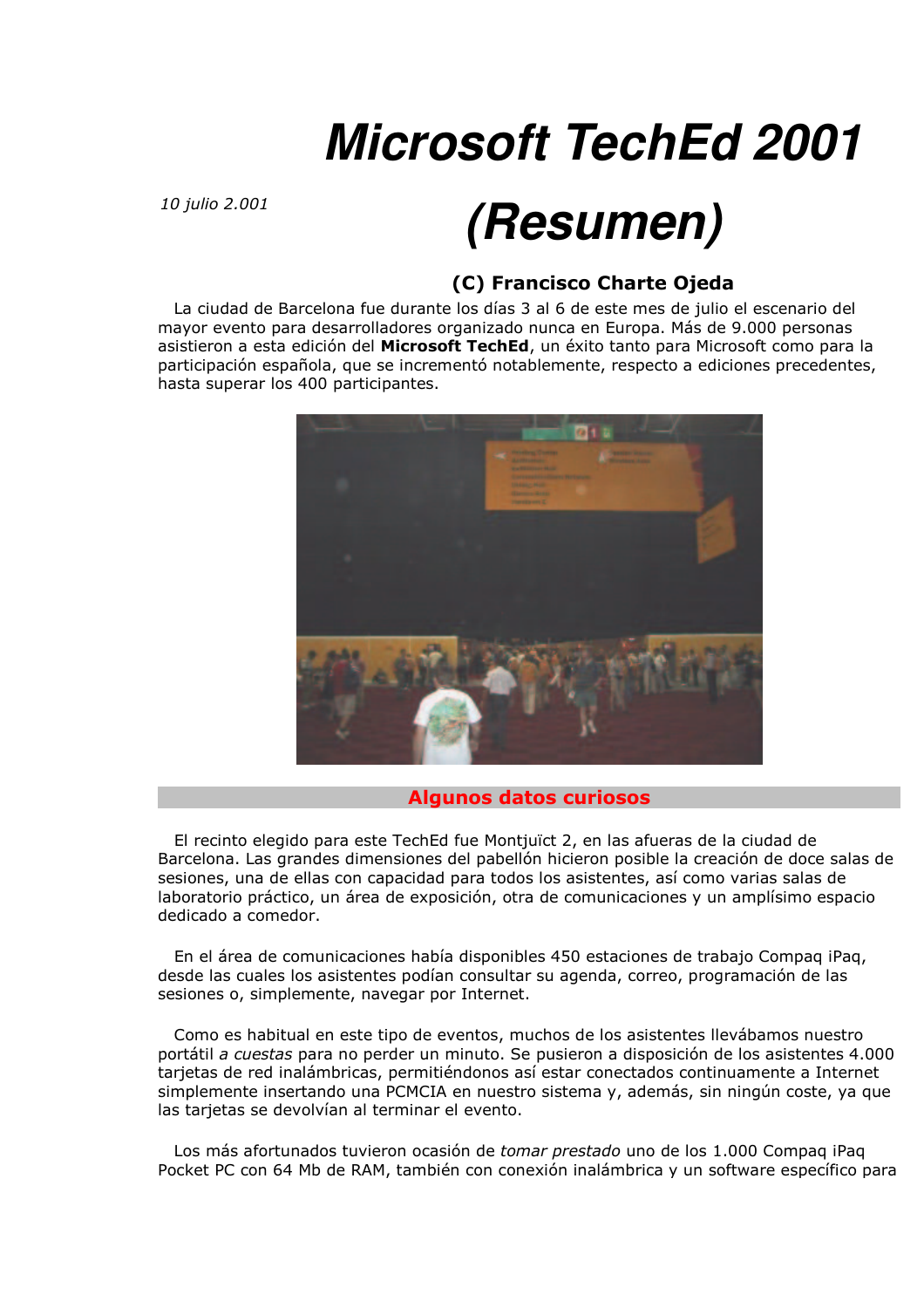el TechEd. Al terminar se tenía la opción de devolver el equipo o adquirirlo a un previo ventajoso.

#### Disponibilidad de las presentaciones

Uno de los problemas que, particularmente, me ha planteado el TechEd en las tres ediciones a las que afortunadamente he asistido, ha sido la imposibilidad de atender a todas las presentaciones que me interesaban. Lógicamente, el evento tiene una duración limitada, cuatro días en este caso, y cada día también tiene un número de horas limitadas. De ahí que las 270 sesiones que han tenido lugar se agrupasen en franjas horarias y de manera simultánea.



Por término medio, en cada franja horaria había unas quince ponencias. Está claro que la elección no resulta fácil. Anticipadamente, sin embargo, podíamos ver las presentaciones PowerPoint de cada ponencia, ya fuese desde las estaciones de trabajo allí disponibles o desde nuestros propios equipos a través de la red inalámbrica. Esto nos permitía anticipar un poco el contenido y decidir si nos interesaba o no.

Un centro de impresión con decenas de impresoras laser estaba a disposición de los asistentes para obtener copias en papel de las presentaciones en las que estuviesen interesados. Personalmente no vi mucha actividad en dicho centro, lo cual es, sin duda, una buena señal (más información digital y menos papel).

Finalmente, decir que todos los asistentes recibirán en sus domicilios, dentro de unos días, un DVD conteniendo todas esas presentaciones. Un material sin duda interesante.

#### Y hablando de material

Lo primero que recibían los asistentes, en el mismo momento del registro, era su identificación y una mochila con diverso material en su interior. En la fotografía de más abajo puede verse parte de este material.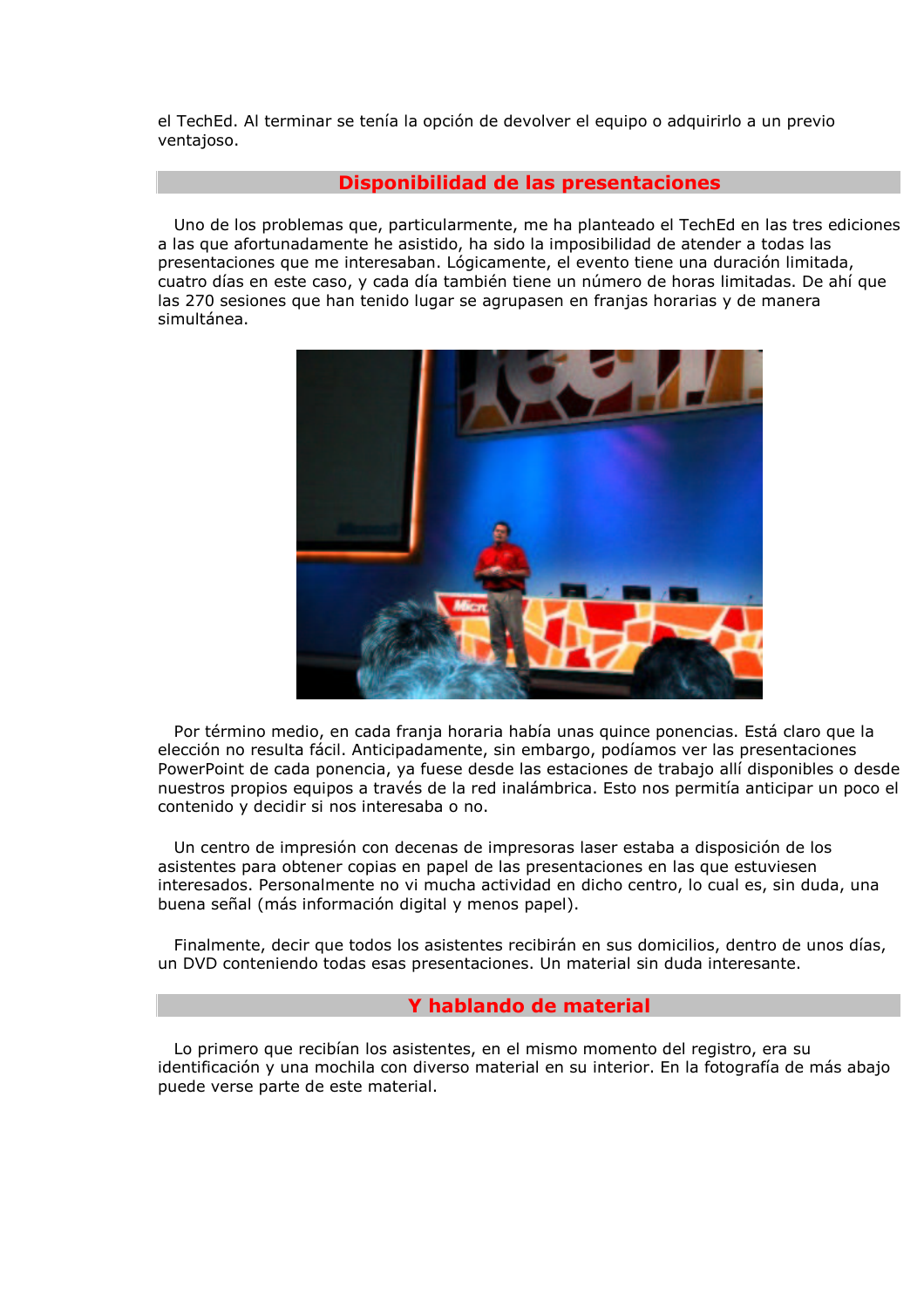

Las revistas Developer Network Journal y reach, información sobre libros de Microsoft Press, un bono de transporte para moverse por Barcelona con sus correspondientes planos de metro y autobuses, una lista de todas las sesiones programadas, un bloc de notas, un boligrafo y alguna publicidad eran, entre otros elementos, el contenido de la mochila.

Durante los días del evento un nuevo especimen habitó en Barcelona: el techediano, facilmente distinguible en cualquier punto de la ciudad y a cualquier hora por llevar siempre colgada su llamativa mochila amarilla.

Por cierto, los títulos de Microsoft Press podían adquirirse directamente en el TechEd y con un importante descuento, lo cual es de agradecer para aquellos que aún preferimos los libros de toda la vida.

#### La expiración de Visual Studio.NET

Seguramente el material más esperado por los asistentes a este evento, aparte de las propias ponencias, era la beta 2 de Visual Studio.NET. Fue una sorpresa encontrarnos con el paquete de cuatro CDs conteniendo el producto, tanto que la mayoría no pudimos esperar ni unas horas para instalarlo en nuestros sistemas.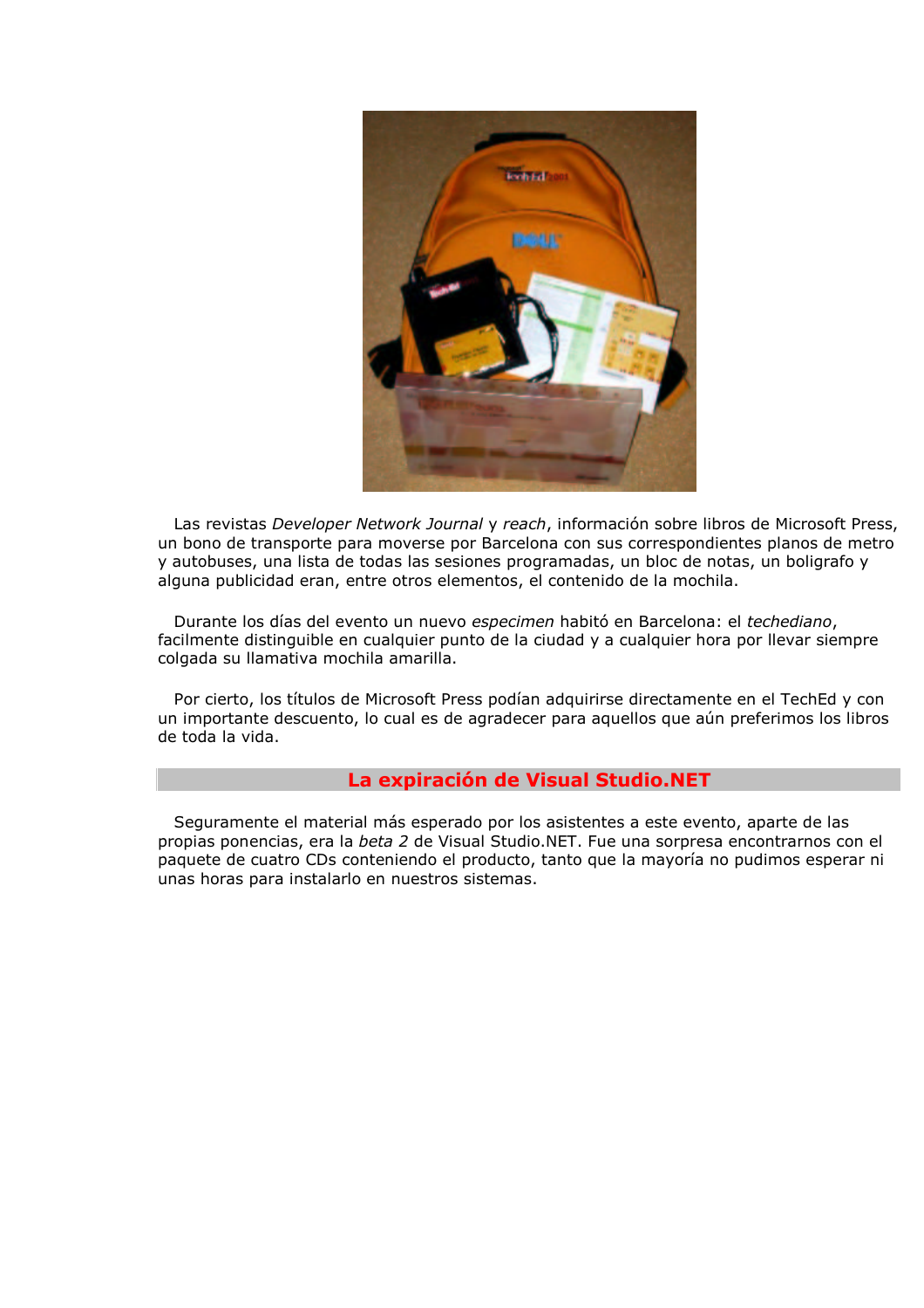

La desilusión se produjo al día siguiente, cuando recibimos un mensaje indicándonos que, por un error de producción, el producto tenía una time bomb que le haría expirar el día 31 de ese mismo mes, es decir, que no tendríamos mucho tiempo para usarlo.

El problema, no obstante, no ha sido sólo para los que han recibido el producto en el TechEd, sino también para todos los sucriptores de MSDN Universal. Tanto a unos como a otros. Microsoft se ha comprometido a enviar un nuevo conjunto de CD con el producto sin fecha de expiración antes del día 31. Bastará, por tanto, una reinstalación para continuar usando esta beta.

Centrándonos en el aspecto técnico, hay que decir que esta beta 2 de Visual Studio. NET es un producto impresionante, a pesar de no estar terminado aún. Los requerimientos de memoria y disco son mucho menores, su funcionamiento es mucho más ágil y, además, mucho más estable, todo ello comparativamente hablando respecto a la beta 1.

Aparte de un mejor funcionamiento general del entorno, hay novedades realmente interesantes como la herramienta de conversión de proyectos Visual Basic 6 a Visual Basic.NET, que simplificará considerablemente la tarea de adaptación a la plataforma .NET.

#### Mucha y buena información

Está claro que los asistentes al TechEd no van a este tipo de eventos sólo por el material gue van a recibir, sino principalmente por el contenido técnico de las ponencias y, en general, toda la información que puede recoger en poco tiempo.

En este sentido hay que decir que la información vertida en el TechEd ha sido muy abundante y, en su mayor parte, de mucha calidad. Las sesiones ha cubierto prácticamente todas las tecnologías y productos que usamos actualmente los programadores; gestión de datos con SQL Server, integración con BizTalk Server, publicación con SharePoint Portal Server, comercio electrónico con Commerce Server, etc.

Como programador, las sesiones que más me interesaban eran las relacionadas con Visual Studio.NET, la creación de servicios web, XML y, en general, todas las relacionadas con la programación en un sentido u otro. Este tipo de sesiones fueron las más abundantes.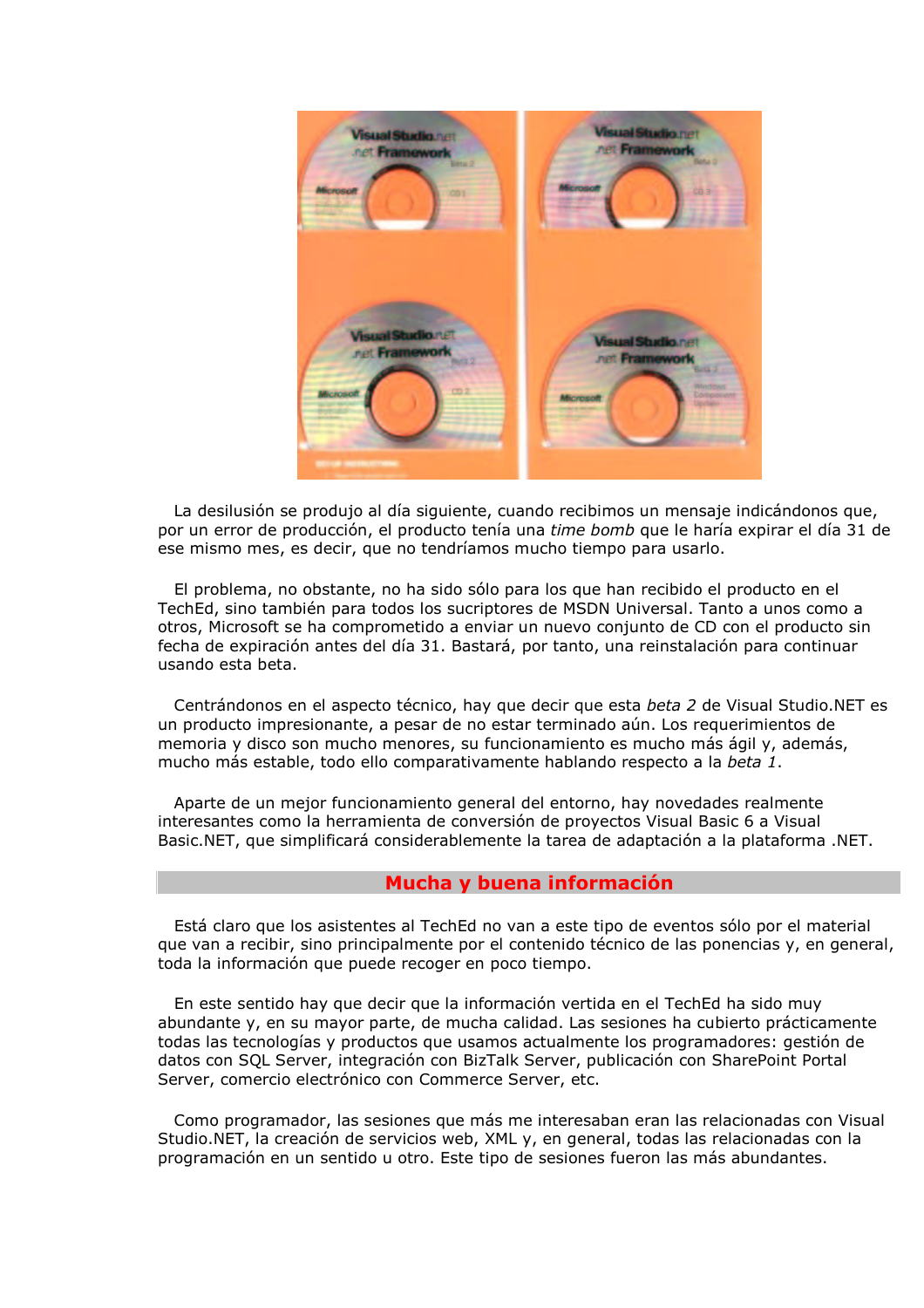Utilizar VSA (Visual Studio for Applications) para permitir la personalización de aplicaciones de servidor, acceder a servicios COM+ desde aplicaciones .NET, cómo pasar de Visual Basic 6 a Visual Basic.NET, creación de servicios web con ASP.NET, XML, XSD, ADO.NET, SOAP, UDDI y WSDL son algunas de las ponencias a las que pude asistir, y puedo afirmar que no hay mejor manera de adquirir tanto conocimiento en tan poco tiempo.

Las sesiones en las que uno sólo escucha y pregunta al final, la gran mayoría, se complementaron con los hands-on labs. En ellos, y de una manera práctica, se aprendía a usar Visual Studio.NET, desarrollar aplicaciones para Pocket PC o usar BizTalk Server.

Uno de los más interesantes fue, sin duda, el dedicado al procesador Intel Itanium y el futuro Windows de 64 bits. En él conocimos los aspectos a considerar en la transición de aplicaciones de 32 bits a 64 bits. Lo mejor fue la posibilidad de crear una aplicación en Windows XP beta 2 de 32 bits y, a continuación, hacer los cambios necesarios para generar una versión de 64 bits y ejecutarla en una beta de Windows Wishtler 64 bits. Éste se ejecutaba en servidores Compag con un procesador Itanium a los que conectábamos mediante los servicios de terminal de Windows.

#### Independencia y prestigio

Como evento organizado por Microsoft que era, uno podría esperar encontrar ponentes sólo de esta empresa y temer una cierta parcialidad de la información facilitada. El prestigio de personas como Anders Hejlsberg está fuera de toda duda, pero es el creador de C# y en parte de la plataforma .NET, por lo que su estupenda exposición durante la sesión de apertura podría no ser imparcial.



Sin embargo, también pudimos asistir a ponencias en las que personas de igual prestigio e indudable independencia, como los conocidos Don Box o David Chappell, nos aportaban su punto de vista.

David Chappell, reconocido autor de artículos y libros sobre tecnologías de la información, demostró las grandes similitudes que existen entre la plataforma Java y la plataforma .NET. las ventajas de la segunda respecto a la primera en el campo de los servicios web y vaticinó los beneficios que para todos tendrá la supervivencia de ambas a largo plazo.

De Don Box uno siempre espera que le sorprenda y, como era de esperar, no defraudó a los